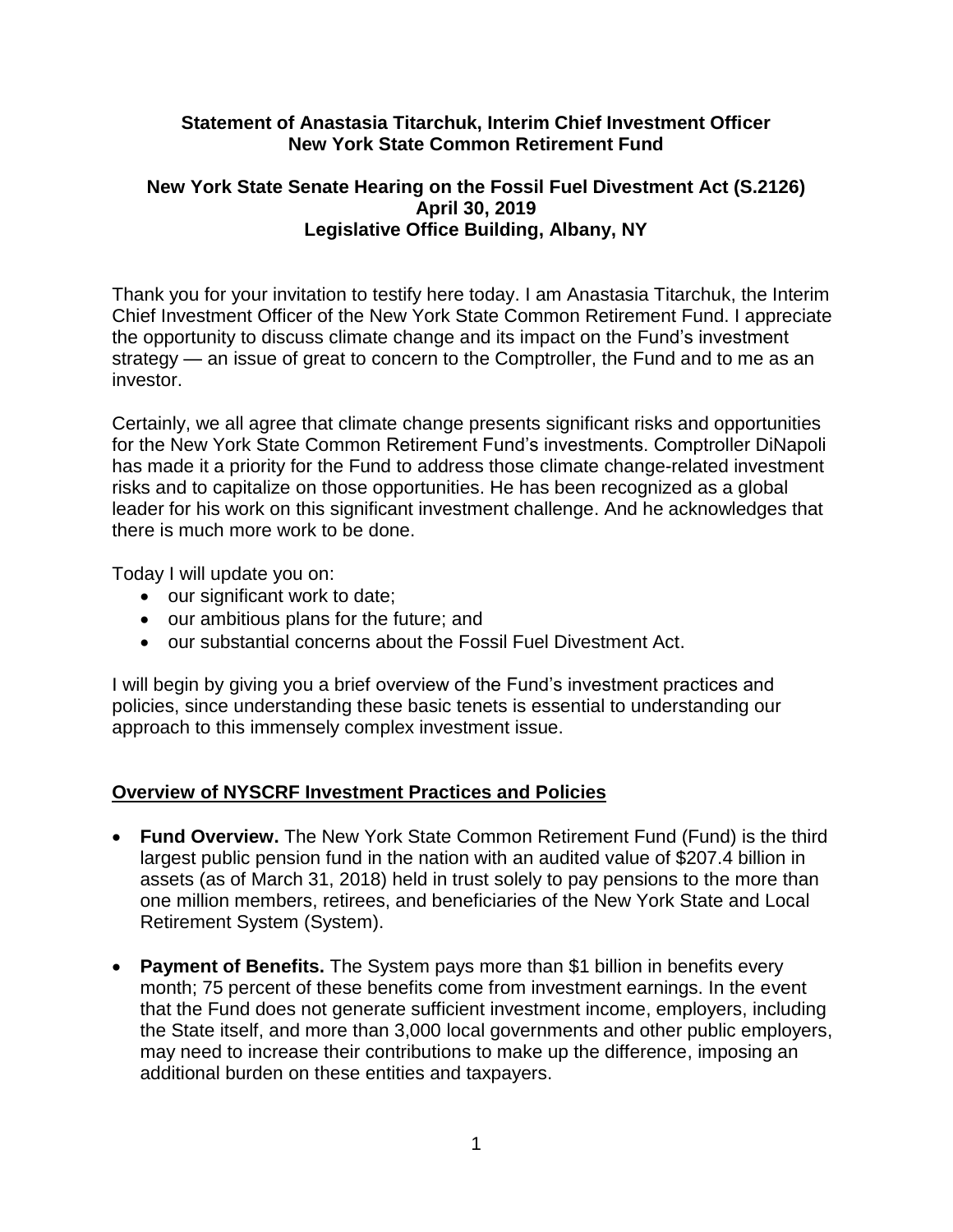- **Fiduciary Duty**. Comptroller DiNapoli, as Trustee of the Fund is legally bound by a fiduciary duty to act for the exclusive benefit of the members, retirees, and beneficiaries of the System for the sole purpose of paying benefits. The fiduciary duty also requires that he act prudently in making investment decisions: he is required to use "the care, skill, prudence and diligence under the circumstances then prevailing that a prudent person acting in a like capacity and familiar with such matters would use in the conduct of an enterprise of a like character and with like aims." N.Y. R.S.S.L. § 177(9). This is known as the "prudent expert" standard. Accordingly, Comptroller DiNapoli has investment policies and practices designed to uphold this duty and ensure that the Fund is managed with investment expertise as well as high levels of ethical conduct and transparency.
- **Asset Allocation**. Consistent with prudent expert standards, diversification is a cornerstone of our investment strategy. As a result, the Fund invests in a suite of different asset classes that are each further diversified by sectors, geographies, time horizons and other factors. We achieve that diversification through our asset allocation, which we believe, like many other institutional investors, is the single largest driver of our performance and risk profile. Our asset allocation is updated at defined intervals through a rigorous process including asset liability studies to identify the optimal mix of assets to meet the growth requirements of the System's pension obligations while controlling risk. Our current long term policy allocation is 36 percent domestic equity, 14 percent international equity, 10 percent private equity, 10 percent real estate, 2 percent absolute return strategy, 3 percent opportunistic funds, 3 percent real assets, 17 percent bonds and mortgages, 4 percent inflation-indexed bonds and 1 percent cash.

With respect to its global public equity portfolio, the Fund employs two basic investment strategies — passive and active. The vast majority of the Fund's public equity holdings are invested passively — that is, by replicating index funds. Through its passive investment strategy, the Fund does not select companies or sectors, rather it replicates an index fund — for example, the Russell 3000. The Fund rebalances its passively held public equities at least twice monthly to ensure that its investments mirror the index fund. Index investing has proven to be a low cost, efficient and superior strategy for investing and achieving diversification within our significant public equities portfolio. In addition to indexed holdings, the Fund contracts with external managers to create externally managed public equity portfolios aimed at outperforming the market.

With respect to its fixed income portfolio, almost 90 percent of the portfolio is internally managed at very low cost by replicating its benchmark.

 **Investment Process**. Given the breadth and complexity of the Fund's portfolio, the Fund's investment process is robust and necessarily draws upon the expertise of a wide range of internal and external investment and legal advisors to determine the appropriate investment choices for the Fund. The Comptroller appoints a Chief Investment Officer to oversee the Division of Pension Investment and Cash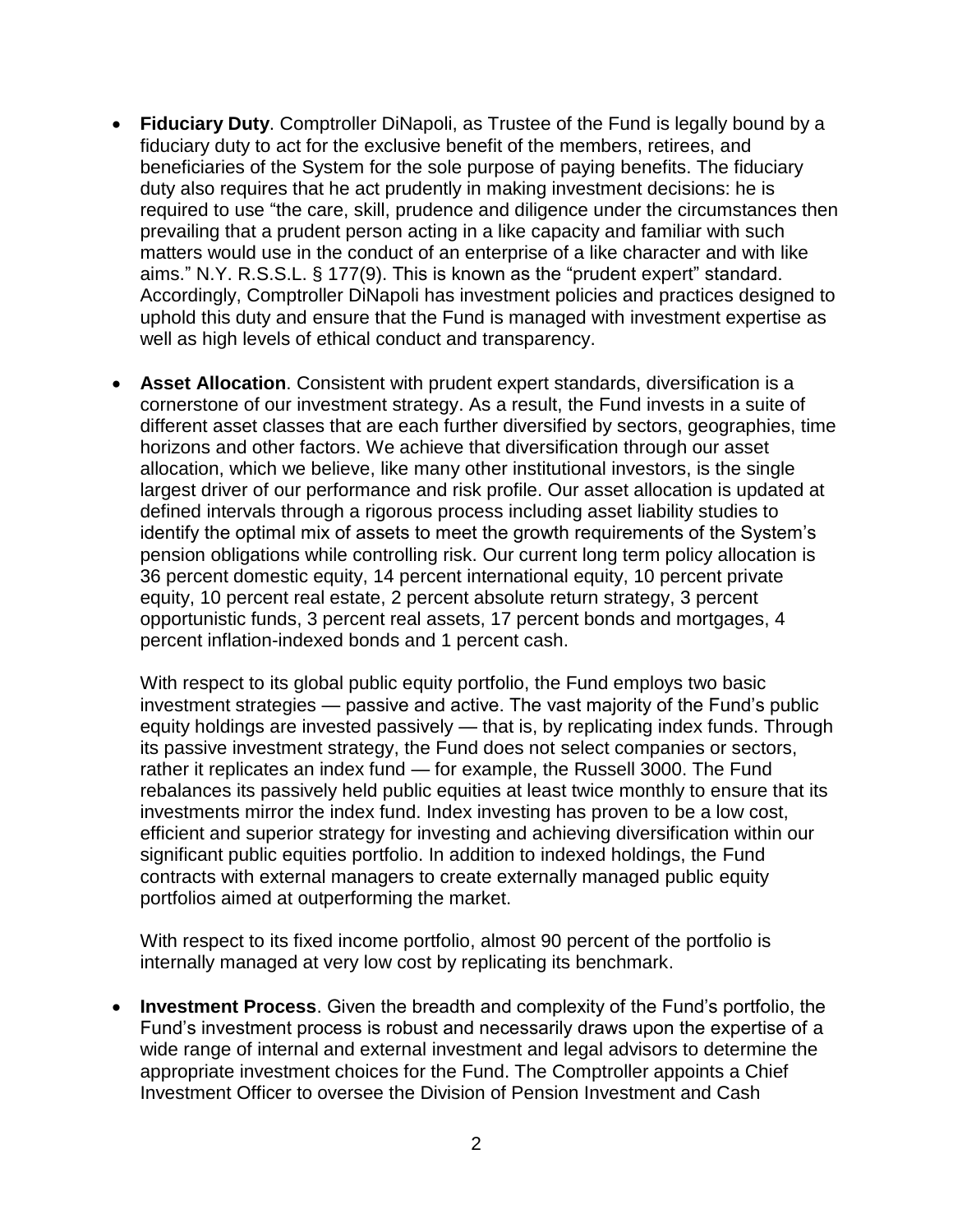Management's (PICM) operations, manage staff, and supervise investments on a day-to-day basis. 48 investment officers work in PICM, and 10 attorneys and 9 operational staff support their work. The Fund also relies on advice from a network of outside investment advisors, consultants, and legal counsel, as well as the members of independent external advisory committees appointed by the Comptroller. Internal investment staff present investment recommendations after extensive due diligence that are subject to legal reviews, further review, diligence and recommendations by independent consultants as well as the approval of certain advisory committees before they reach the Comptroller for final approval.

- **ESG Integration.** The Fund considers environmental, social and governance, or ESG, factors such as climate change in its investment process because there is strong evidence that they can influence both risk and return. Studies have shown that companies that do a good job of managing ESG factors outperform their peers.
- **Diversified Approach Has Served the Fund Well**. As a long-term investor, the Fund has a diversified investment approach that is designed to capitalize on market opportunities and weather the market's ups and downs. We seek to diversify our investments to manage risk and maximize returns. We diversify among asset classes, sectors, geographies, time horizons, and other factors. This helps to protect the Fund from market cycles that may affect specific sectors or industries. We believe that in highly efficient markets, we should gain exposure through low-cost, passive strategies. In less efficient markets, we consider active strategies where:
	- oWe understand the drivers of the inefficiency,
	- oWe believe the inefficiency is likely to persist, and
	- oWe are able to identify managers capable of consistently exploiting the inefficiency.

As mentioned index investing has proven to be a low cost, efficient and superior strategy for investing our significant public equities portfolio. It is worth noting that the vast majority of active managers do not outperform passive strategies and we believe that, as long-term investors, tactical trading on short-term market movements will likely lead to long-term under-performance.

The breadth of the Fund's investments, the allocation of its assets, and the manner in which it executes and manages those investments reflect informed and deliberate investment strategies adopted by the Comptroller in furtherance of his fiduciary duty. These investment strategies have served us well, with the result that the Fund is widely regarded as one of the nation's best-managed and best-funded pension plans.

### **Climate Change-Related Risks and Opportunities: Sustainable Investing, Active Ownership and Public Advocacy**

 **Climate Risks and Opportunities.** To be very clear, Comptroller DiNapoli believes that climate change presents enormous risks to the Fund's investments and the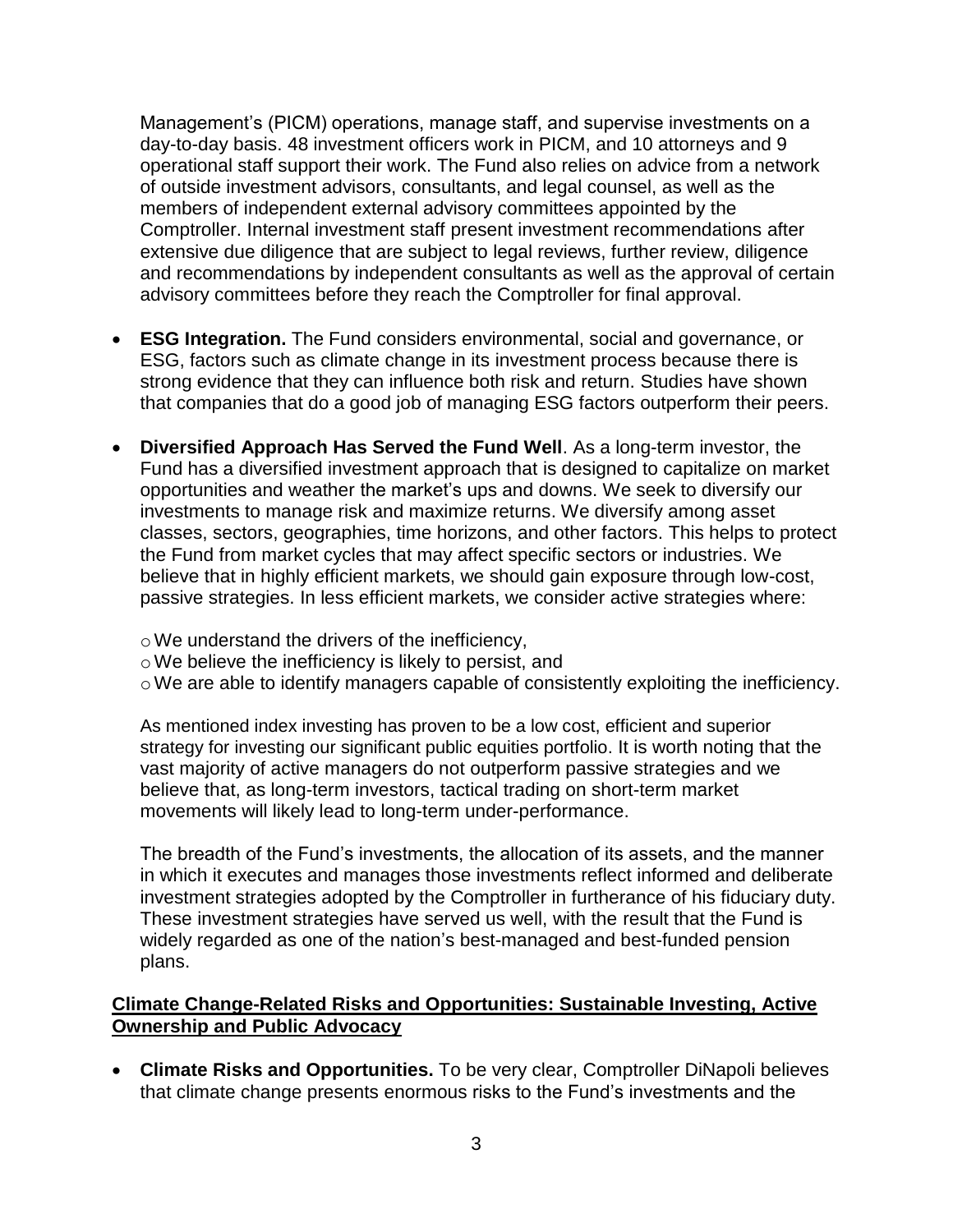economy as a whole. He also believes that climate change presents enormous opportunities for investment in the low-carbon economy. Consistent with his fiduciary duty, Comptroller DiNapoli uses the most effective strategies at his disposal to address climate-related investment risks and to capitalize on opportunities. Through its Sustainable Investment Program, the Fund employs a multifaceted approach to addressing climate-related investment risks that includes: sustainable investing, active ownership and public policy advocacy. I must emphasize here, however, that consistent with the Comptroller's legal/fiduciary obligation, the sole purpose of this multi-faceted approach is to earn the investment returns necessary to make the \$1 billion plus monthly payments to the retirement system's retirees and beneficiaries.

- **Sustainable Investing.** Comptroller DiNapoli believes it is vital to invest in the lowcarbon economy of the future. The Comptroller has committed \$10 billion to the Fund's Sustainable Investment Program for investments in climate solutions and other investments consistent with the United Nations' sustainable development goals. This includes:
	- o creating a \$4 billion ground-breaking Low Emissions Index, which shifts investments away from high greenhouse gas emitters. The carbon footprint of the index is 75% lower than its benchmark; and
	- $\circ$  targeting an additional \$6 billion to sustainable investments across asset classes, including LEED certified buildings, green bonds and private equity investments.
- **Active Ownership.** One of the strategies that the Fund employs in these efforts is active stewardship: through voting its proxies in support of climate and other ESG resolutions; filing shareholder resolutions and other forms of engagement. The Fund has been recognized as one of the most active owners of any pension fund in the country.

The Fund has filed over 140 climate change-related shareholder resolutions resulting in agreements with 64 portfolio companies on issues including: analysis of climate risks; decarbonization of business operations; setting goals for greenhouse gas emissions reduction; and the use of renewable energy and energy efficiency. A majority of the proposals (60 percent) have been filled at utilities and energy sector companies and 48 percent of our climate change-related agreements have been with these sectors.

Our engagement program is enhanced through participation in multi-investor initiatives like: Climate Action 100+ an initiative aimed at the top greenhouse gas emitting companies in the global economy and supported by over 300 investors with more than \$33 trillion in assets under management; the Portfolio Decarbonization Coalition; the Ceres Investor Network; the Principles for Responsible Investment; and CDP (formerly Carbon Disclosure Project).

Some people are skeptical of the potential for shareholder engagement to achieve results in addressing climate issues. Those critics will say that fossil fuel companies will never change their business model. Yet, the fact remains that this year, largely in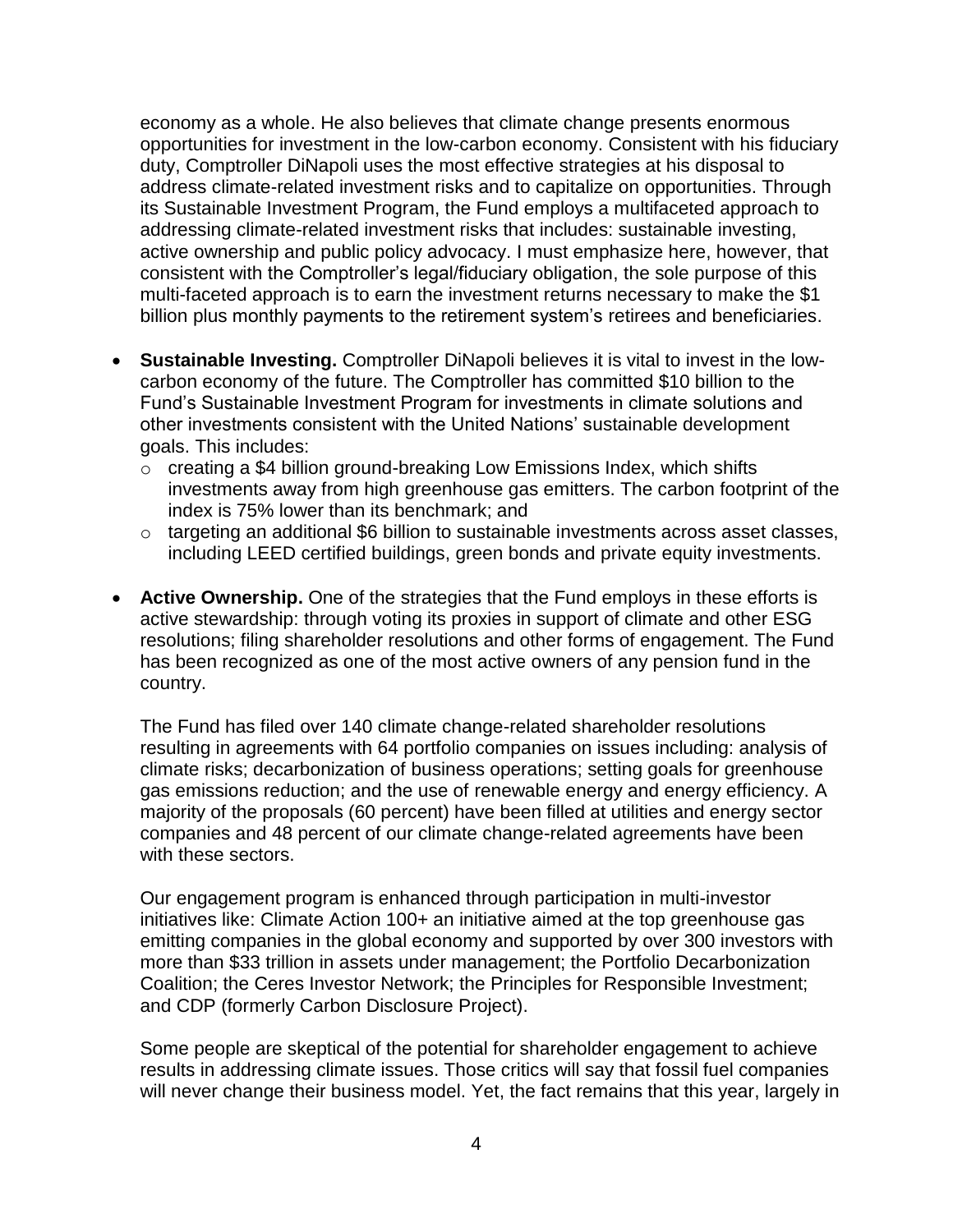response to shareholder engagement, Royal Dutch Shell announced that it would do just that. And just last week, Norway's Equinor, which has made major investments in offshore wind, including here in New York, agreed to shareholder requests to align its business model with the goals of the 2015 Paris Agreement.

- **Public Policy Advocacy.** In addition, the Comptroller provides public policy leadership on climate change issues that may impact the Fund's returns, at the global, federal and state levels. He has actively supported the Paris Agreement, the Clean Power Plan, tax credits for solar and wind power, fuel efficiency standards, carbon pricing, the Regional Greenhouse Gas Initiative and federal legislation to require greater corporate disclosure of climate risks.
- **Public Recognition.** This multi-faceted approach to climate-related investment risks and opportunities has resulted in the Asset Owners Disclosure Project ranking the Fund the top U.S. public pension fund and 3rd among the world's largest global public pension funds in managing climate-related investment risk.

# **Decarbonization Advisory Panel (DAP) and Climate Action Plan (CAP**)

 **DAP**: The Fund is committed to building on its record of being a leader in addressing this issue. A little over a year ago, Comptroller DiNapoli, in partnership with Governor Cuomo, appointed the Decarbonization Advisory Panel, a group of six individuals with significant expertise in addressing the intersection of climate change and financial management. The Panel worked diligently over the course of the year, holding numerous calls and in person meetings; receiving briefings and research from staff on the Fund's investment processes and climate change-related work; hearing from experts from around the world on climate change risks and investment opportunities in climate solutions; and drafting comprehensive and ambitious recommendations that reflected a consensus of the Panel. Earlier this month the Panel's recommendations were presented to the Comptroller and then released to the public.

The Panel's primary recommendation is for the Fund to transition its investments to 100 percent sustainable assets by 2030. Sustainable assets are defined as investments, of any type, that are consistent with a 2-degree or lower future. The Panel suggests that this would be accomplished by ramping up investment in sustainable assets and climate solutions, and establishing minimum standards to prioritize engagement and possible divestment.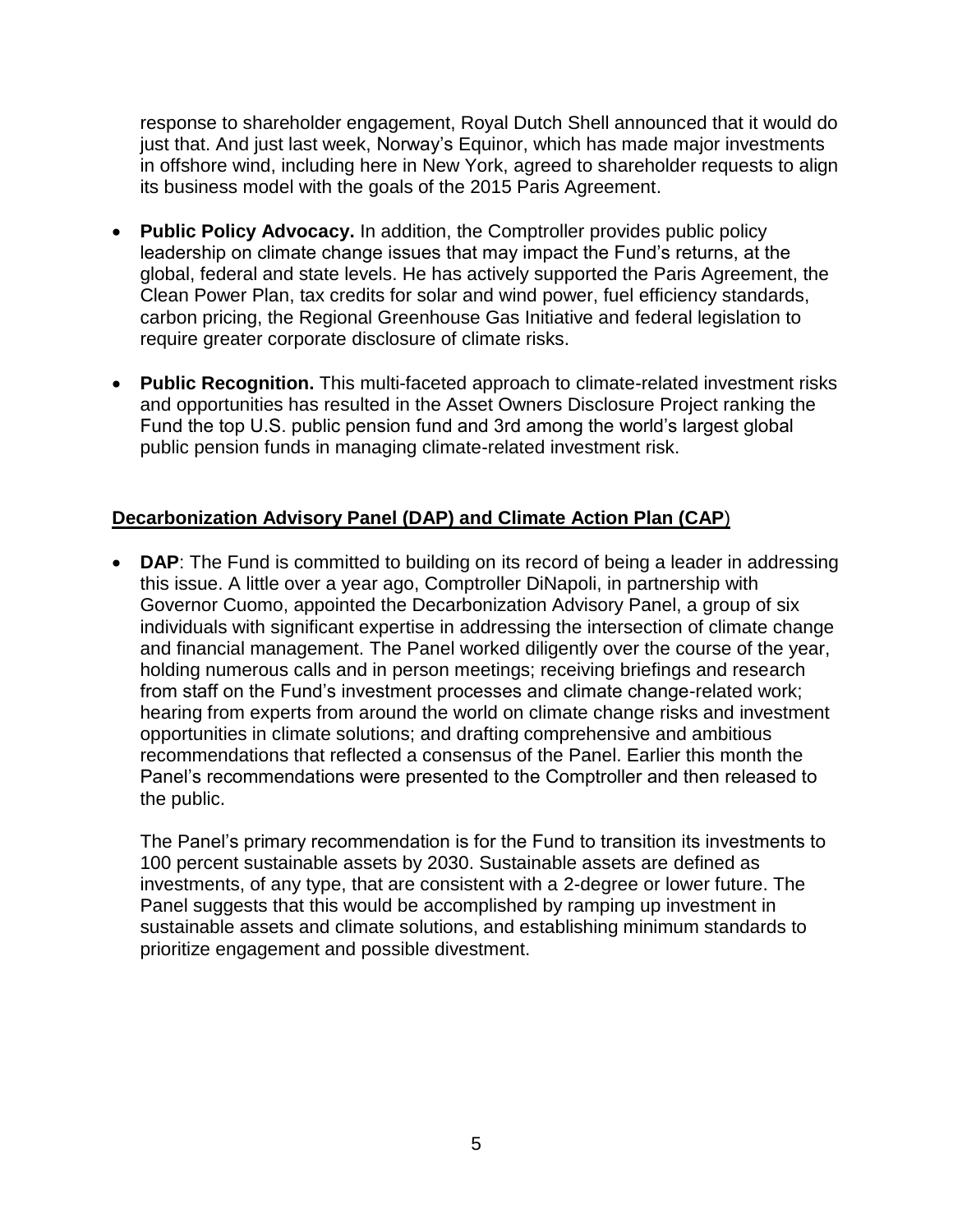Specifics include:

- othe Fund should establish a new climate solutions investment program;
- $\circ$  the Fund should establish minimum standards to measure the readiness of its investments for climate change impacts and the transition to a low-carbon economy; and
- othe Fund should utilize all active ownership tools including engagement.

### *Notably, the Panel did not recommend the Fund divest specific stocks or stocks from specific sectors.*

The Panel also recognized that the actions they proposed would take time, additional resources and aligned market compensation to implement, and it encouraged the Fund to start work on a plan with urgency. It acknowledged that implementation would have to be phased in, staff added and that criteria would evolve over time, but offered flexibility in the recommendations for short-term actions and longer-term ambitions given the urgency of the issue.

 **CAP**: Comptroller DiNapoli has directed the Fund's staff to develop a Climate Action Plan to implement the Panel's recommendations, and we are developing a plan that we believe will move the portfolio toward the goal articulated by the Panel.

### **Problems with the Fossil Fuel Divestment Act**

Given the Fund's global leadership on addressing climate change-related investment risks, it should not be surprising that we take issue with the Legislature's attempt to mandate these specific investment decisions for us. The Fossil Fuel Divestment Act poses serious Constitutional implications as well.

Here are the Fund's specific problems with the bill:

 **Constitutional Issues with the FFDA.** The State Constitution has guaranteed since 1938 that pension benefits "shall not be diminished or impaired." This "nonimpairment clause" was interpreted in the *Sgaglione* case in 1975 to include the independent investment discretion of the Comptroller as Trustee. The Court said that while the legislature has authority to authorize investment of funds, its flexibility is not unlimited because the Comptroller's independence is "integral to maintaining the security" of the Fund. Importantly, the Court said that the legislature can "restrict the classes of investments," as it did in 1938 when the constitution was adopted, but it may not make mandates about specific investments. All attempts by the legislature to mandate specific investment decisions have been struck down for violating the Comptroller's independent discretion. Because this legislation, in requiring divestment from 200 specific companies, mandates very specific investment decisions, it would be vulnerable to legal challenges and likely found unconstitutional.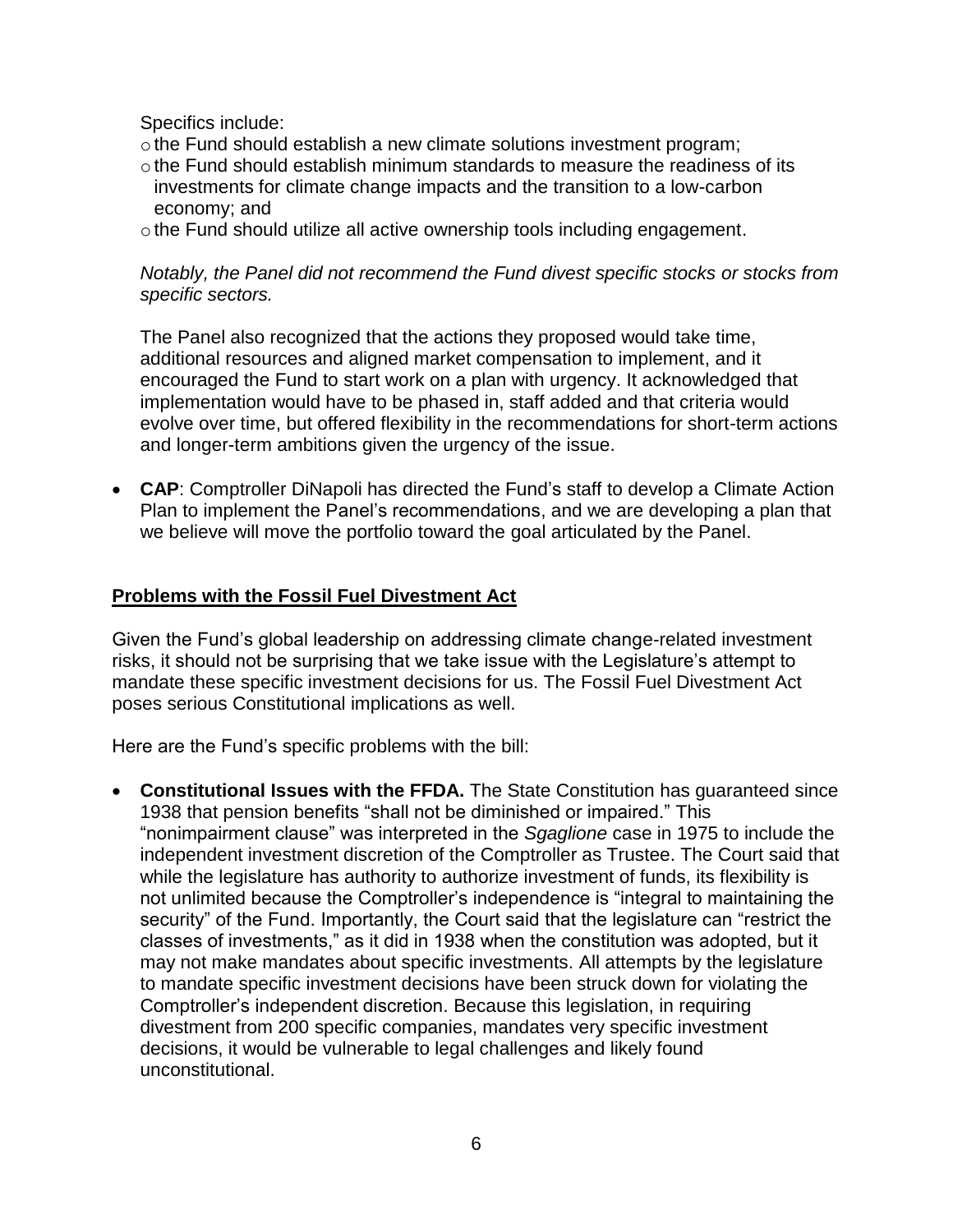**Fiduciary Problems with the FFDA.** The fiduciary duty to the beneficiaries of the Fund runs not only to the Comptroller; it also constrains the State. Thus, *any* investment decision made through the legislative process for the Fund is subject to the same fiduciary standard that requires the Comptroller to act for the exclusive benefit of the members, retirees, and beneficiaries of the System for the sole purpose of paying benefits.

The bill chooses a single factor (fossil fuel reserves as measured by carbon content) as the metric for divestment. This is a poor measure of investment risk and a crude measure of the climate impact of a company. Reinventing the investment strategy of a \$200+ billion pension fund requires significantly more study and nuance than generating a list of 200 companies based on a single factor. It would be impossible for the State to defend this as consistent with fiduciary standards.

Even if the legislature could constitutionally choose specific investments, it is legally bound as a fiduciary to constantly reevaluate its choices. (This is the 2015 *Tibble*  case from the U.S. Supreme Court.) Enacting a statute with no sunset clause and a five-year time horizon with no reevaluation and adjustment is a clear violation of the fiduciary duty.

And it is important to note that the bill as currently written requires the Fund to lose over \$1 billion due to divestment, and then write a report documenting the loss, before taking any remedial action. This so-called "safety valve" is not safe at all, is inconsistent with the Comptroller's fiduciary duty, and could result in significant impact for the 3,000 employers and affected taxpayers across the state.

### **Additional Problems with the FFDA.**

- $\circ$  The bill also includes all parent, child, and affiliate companies of any of the 200 companies. So if the Fund has a major investment in a large, diversified company that acquires another company that may be a small fossil fuel reserve owner, this bill may actually mandate divestment from that large, diversified company, which could have a significant, unintended impact on the Fund.
- $\circ$  In addition, it should be noted that simply because a company is situated in a market sector that is facing climate risk, it does not necessarily mean that it is a bad investment in the short, medium or even long term. Some companies, such as energy producers and utilities, which are at greatest climate change risk, are also capable of providing the greatest investment opportunities because, in the face of significant uncertainty, they have the ability to adapt to provide climate solutions.
- o The bill could actually prevent the Fund from investing in climate solutions, especially as fossil fuel companies begin to diversify and acquire renewable energy companies. For example, we are concerned because this legislation would likely require us to divest from Equinor, a partner in New York State's efforts to develop offshore wind infrastructure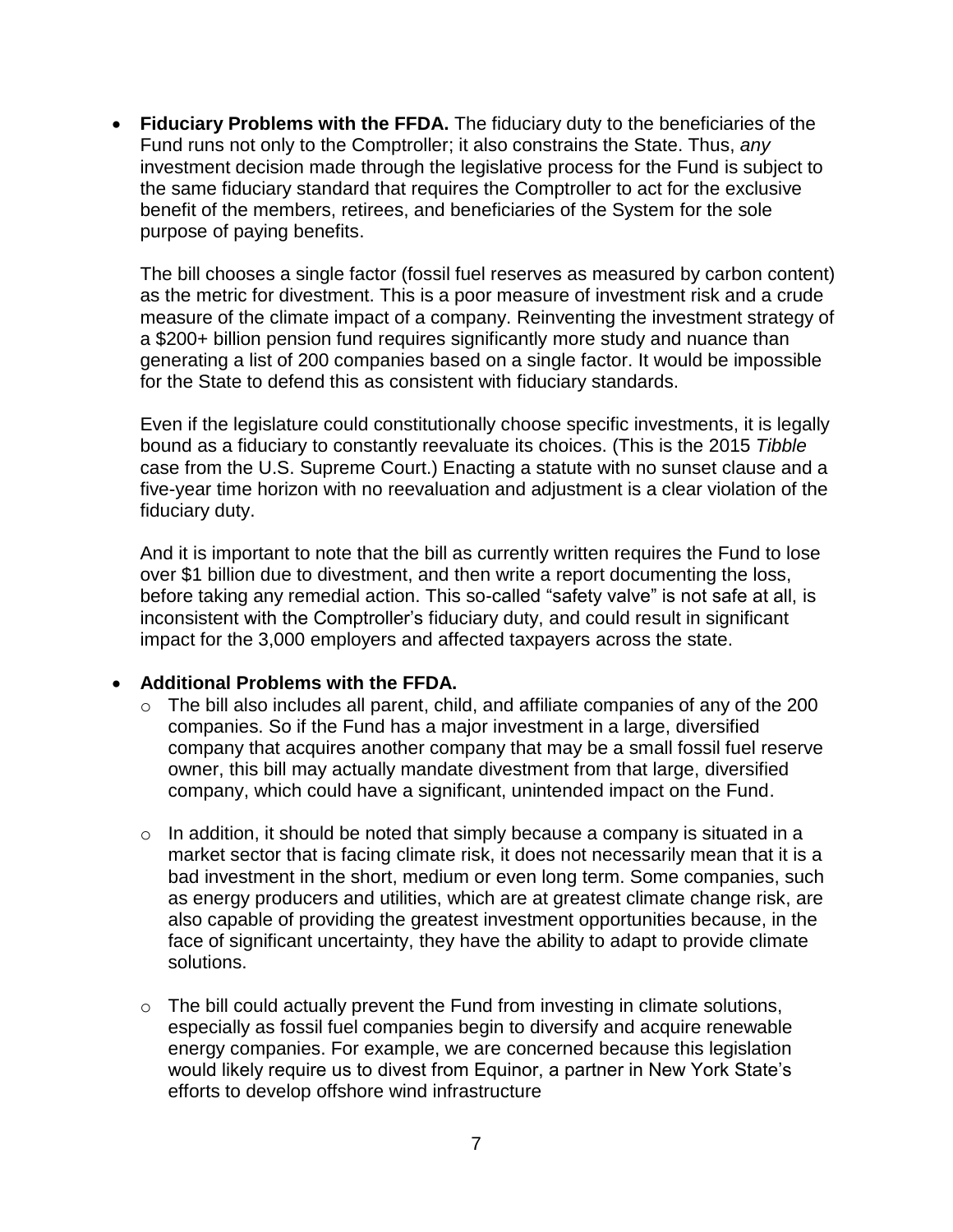- o We are concerned that the single-factor-based divestment proposed in this legislation will not actually address the true climate risks to our diverse portfolio. As the G20 Financial Stability Board's Task Force on Climate related Financial Disclosure noted, climate risk and the low carbon transition are non-diversifiable risks that affect nearly all industries. And as noted in the recently released Mercer Study, *Investing in a Time of Climate Change: The Sequel 2019*, industries from all sectors of the economy will be affected by climate change, simply divesting from one industry will not inoculate the Fund against these effects.
- $\circ$  It is also important to note that buying a share of a company entails an evaluation of the future cash flows of a company. The price one is willing to pay for that share depends on the amount one expects a company to earn in the future. When a company is performing well, its stock price increases because investors expect that the growth of the company will lead to increased cash flows, and therefore increased dividends in the future. Active investors try to buy the stock cheaply — that is identify undervalued stocks — but if an investor such as the Fund is forced to sell stock by mandated divestment as required in this bill, it simply creates an opportunity for a different buyer to buy that stock cheaply as it does not alter the cash flow of such a business. And that buyer may not be a responsible and active owner like the Fund. A more profound impact on a company may be achieved through retention of an ownership interest, which provides the Fund with the opportunity to vote its shares on proxy issues and engage directly with the board and management based on the Fund's position as a global leader in addressing climate change-related investment risks.
- $\circ$  Finally, the bill is likely to transfer hundreds of millions of dollars from the beneficiaries into Wall Street's hands by forcing the Fund to customize everything it does and straying away from low cost passive strategies. There will also be trading costs in millions of dollars incurred as a result of both selling these companies and also buying stock to replace them.

#### **Conclusions**

While all of our actions must be legally focused on generating returns to provide for benefits owed to the members of the retirement system, it is worth noting that divestment is certainly not universally accepted as an effective means of mitigating climate change in the academic literature or among investment professionals.

Effective mitigation of climate change impacts requires comprehensive legislative, regulatory or policy action by state and federal governments such as a carbon tax, congestion pricing, 100% carbon free power generation or mandated electrification of transportation and heating. These critical initiatives *cannot* be accomplished